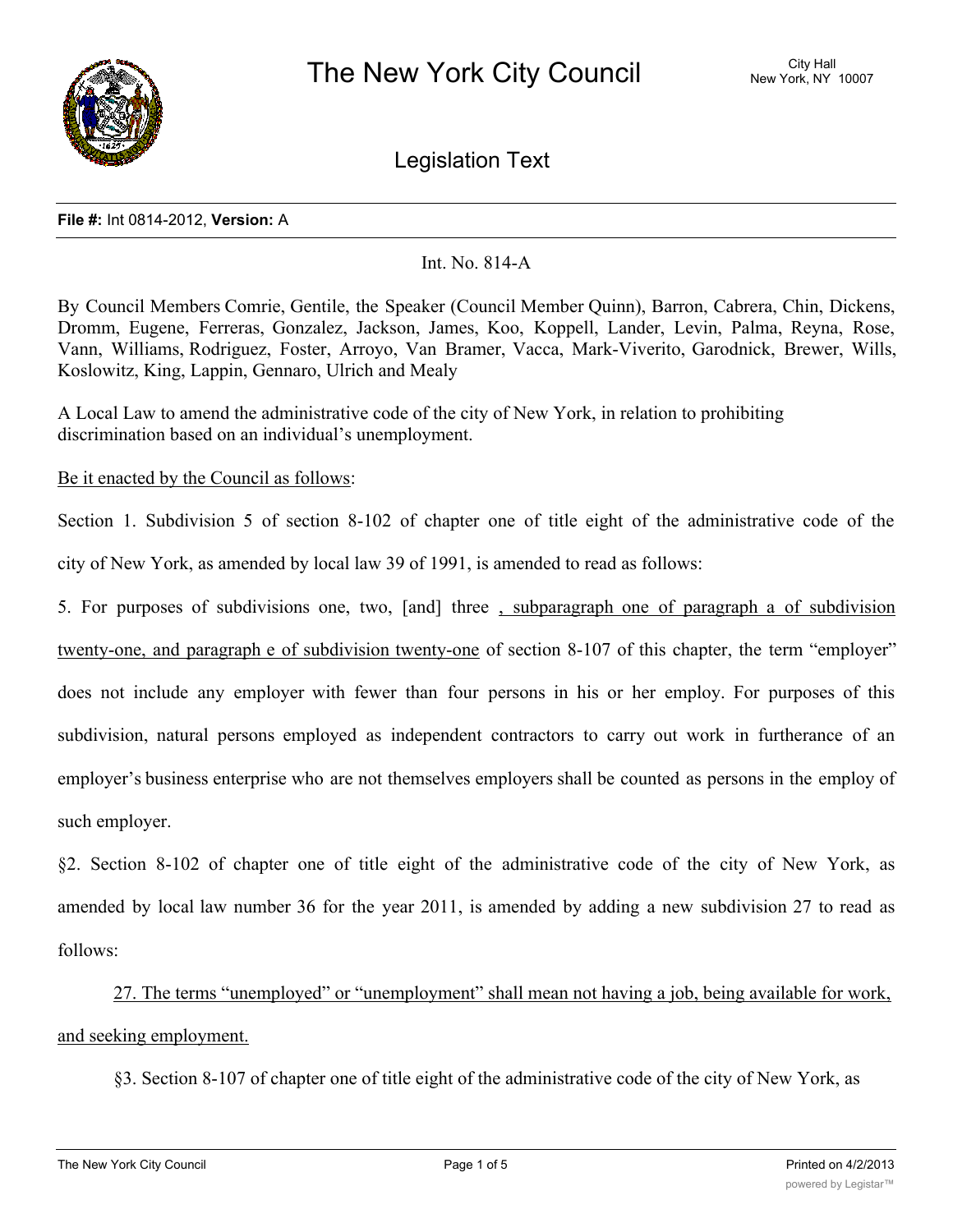amended by local law number 39 for the year 1991, is amended by adding a new subdivision 21 to read as follows:

21. Employment; an individual's unemployment. a. Prohibition of discrimination based on an individual's unemployment.

 (1) Except as provided in paragraphs b and c of this subdivision, an employer, employment agency, or agent thereof shall not base an employment decision with regard to hiring, compensation or the terms, conditions or privileges of employment on an applicant's unemployment.

 (2) Unless otherwise permitted by city, state or federal law, no employer, employment agency, or agent thereof shall publish, in print or in any other medium, an advertisement for any job vacancy in this city that contains one or more of the following:

(a) Any provision stating or indicating that being currently employed is a requirement or qualification for the job;

(b) Any provision stating or indicating that an employer, employment agency, or agent thereof will not consider individuals for employment based on their unemployment.

b. Effect of subdivision. (1) Paragraph a of this subdivision shall not be construed to prohibit an employer, employment agency, or agent thereof from (a) considering an applicant's unemployment, where there is a substantially job-related reason for doing so; or (b) inquiring into the circumstances surrounding an applicant's separation from prior employment.

(2) Nothing set forth in this subdivision shall be construed as prohibiting an employer, employment agency, or agent thereof, when making employment decisions with regard to hiring, compensation, or the terms, conditions or privileges of employment, from considering any substantially job-related qualifications, including but not limited to: a current and valid professional or occupational license; a certificate, registration, permit, or other credential; a minimum level of education or training; or a minimum level of professional, occupational, or field experience.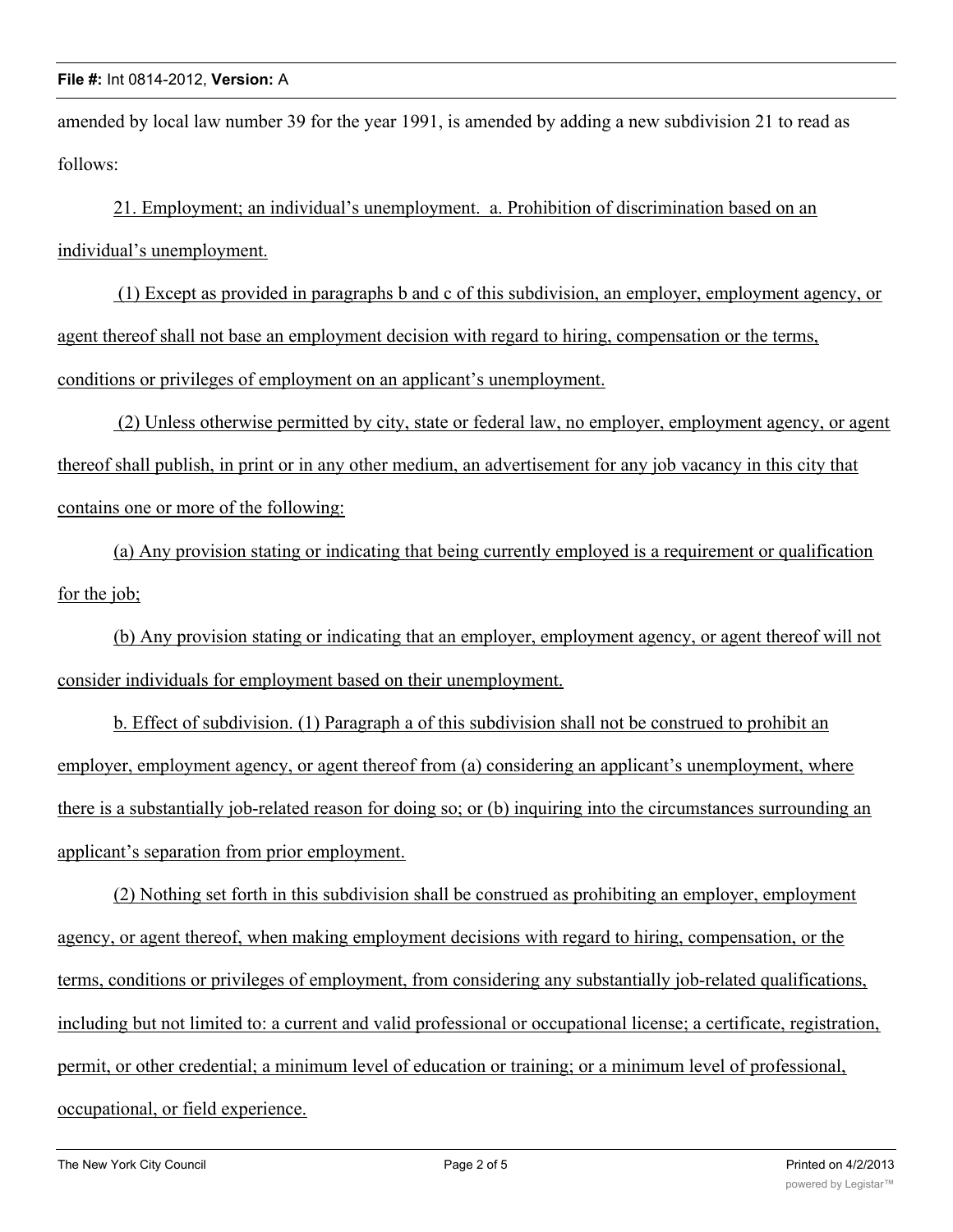(3) Nothing set forth in this subdivision shall be construed as prohibiting an employer, employment agency, or agent thereof from publishing, in print or in any other medium, an advertisement for any job vacancy in this city that contains any provision setting forth any substantially job-related qualifications, including but not limited to: a current and valid professional or occupational license; a certificate, registration, permit, or other credential; a minimum level of education or training; or a minimum level of professional, occupational, or field experience.

(4)(a)Nothing set forth in this subdivision shall be construed as prohibiting an employer, employment agency, or agent thereof, when making employment decisions with regard to hiring, compensation, or the terms, conditions or privileges of employment, from determining that only applicants who are currently employed by the employer will be considered for employment or given priority for employment or with respect to compensation or terms, conditions or privileges of employment. In addition, nothing set forth in this subdivision shall prevent an employer from setting compensation or terms or conditions of employment for a person based on that person's actual amount of experience.

(b) For the purposes of this subparagraph, all persons whose salary or wages are paid from the city treasury, and all persons who are employed by public agencies or entities headed by officers or boards including one or more individuals appointed or recommended by officials of the city of New York, shall be deemed to have the same employer.

 c. Applicability of subdivision. (1) This subdivision shall not apply to: (a) actions taken by the New York city department of citywide administrative services in furtherance of its responsibility for city personnel matters pursuant to chapter thirty-five of the charter or as a municipal civil service commission administering the civil service law and other applicable laws, or by the mayor in furtherance of the mayor's duties relating to city personnel matters pursuant to chapter thirty-five of the charter, including, but not limited to, the administration of competitive examinations, the establishment and administration of eligible lists, and the establishment and implementation of minimum qualifications for appointment to positions;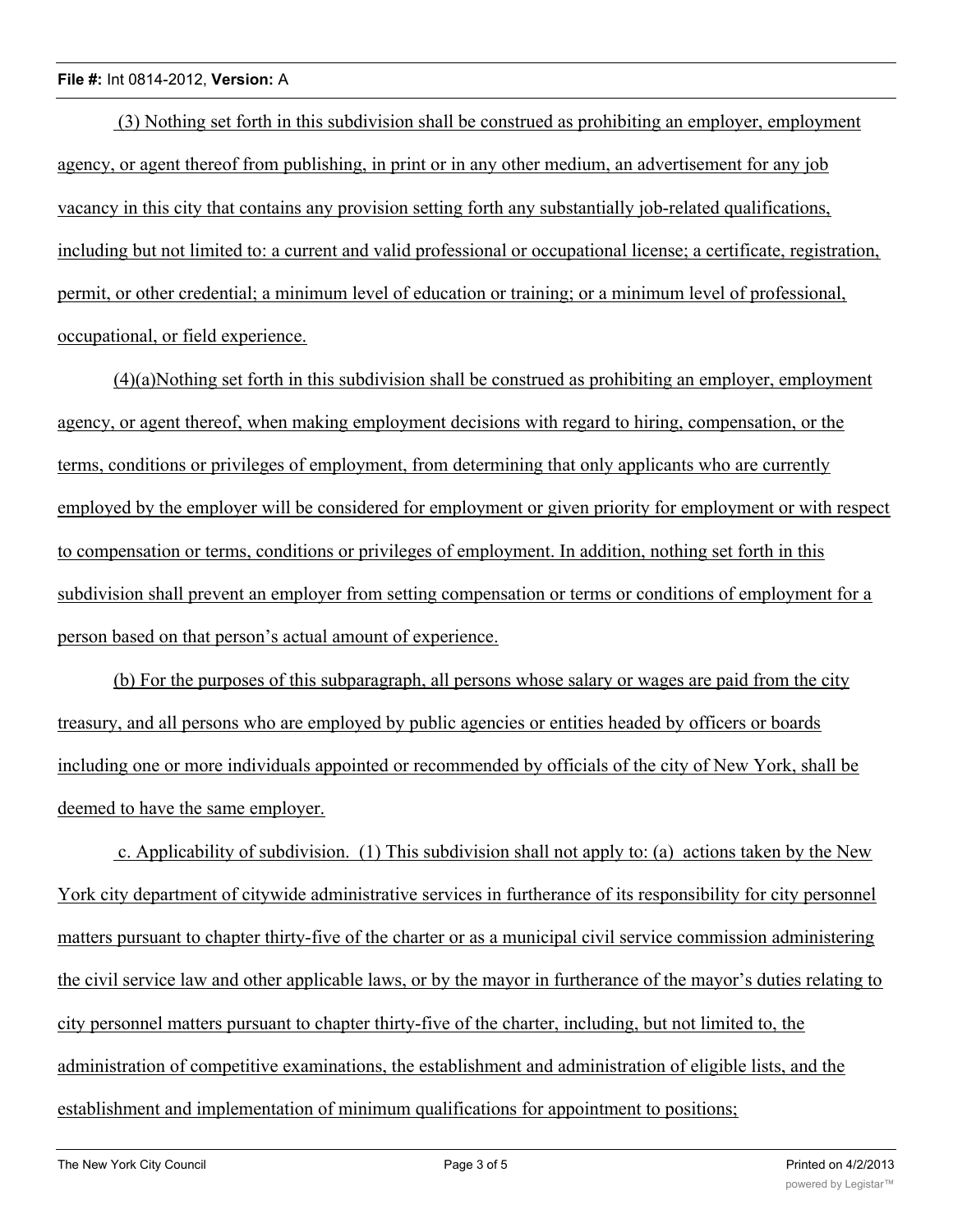(b) actions taken by officers or employees of other public agencies or entities charged with performing functions comparable to those performed by the department of citywide administrative services or the mayor as described in paragraph one of this subdivision;

(c) agency appointments to competitive positions from eligible lists pursuant to subsection one of section sixty-one of the state civil service law; or

(d) the exercise of any right of an employer or employee pursuant to a collective bargaining agreement.

(2) This subdivision shall apply to individual hiring decisions made by an agency or entity with respect to positions for which appointments are not required to be made from an eligible list resulting from a competitive examination.

 d. Public education campaign. The commission shall develop courses of instruction and conduct ongoing public education efforts as necessary to inform employers, employment agencies, and job applicants about their rights and responsibilities under this subdivision.

e. Disparate impact. An unlawful discriminatory practice based on disparate impact under this subdivision is established when: (1) the commission or a person who may bring an action under chapter four or five of this title demonstrates that a policy or practice of an employer, employment agency, or agent thereof, or a group of policies or practices of such an entity results in a disparate impact to the detriment of any group protected by the provisions of this subdivision; and (2) such entity fails to plead and prove as an affirmative defense that each such policy or practice has as its basis a substantially job-related qualification or does not contribute to the disparate impact; provided, however, that if the commission or such person who may bring an action demonstrates that a group of policies or practices results in a disparate impact, the commission or such person shall not be required to demonstrate which specific policies or practices within the group results in such disparate impact; provided further, that a policy or practice or group of policies or practices demonstrated to result in a disparate impact shall be unlawful where the commission or such person who may bring an action produces substantial evidence that an alternative policy or practice with less disparate impact is available to